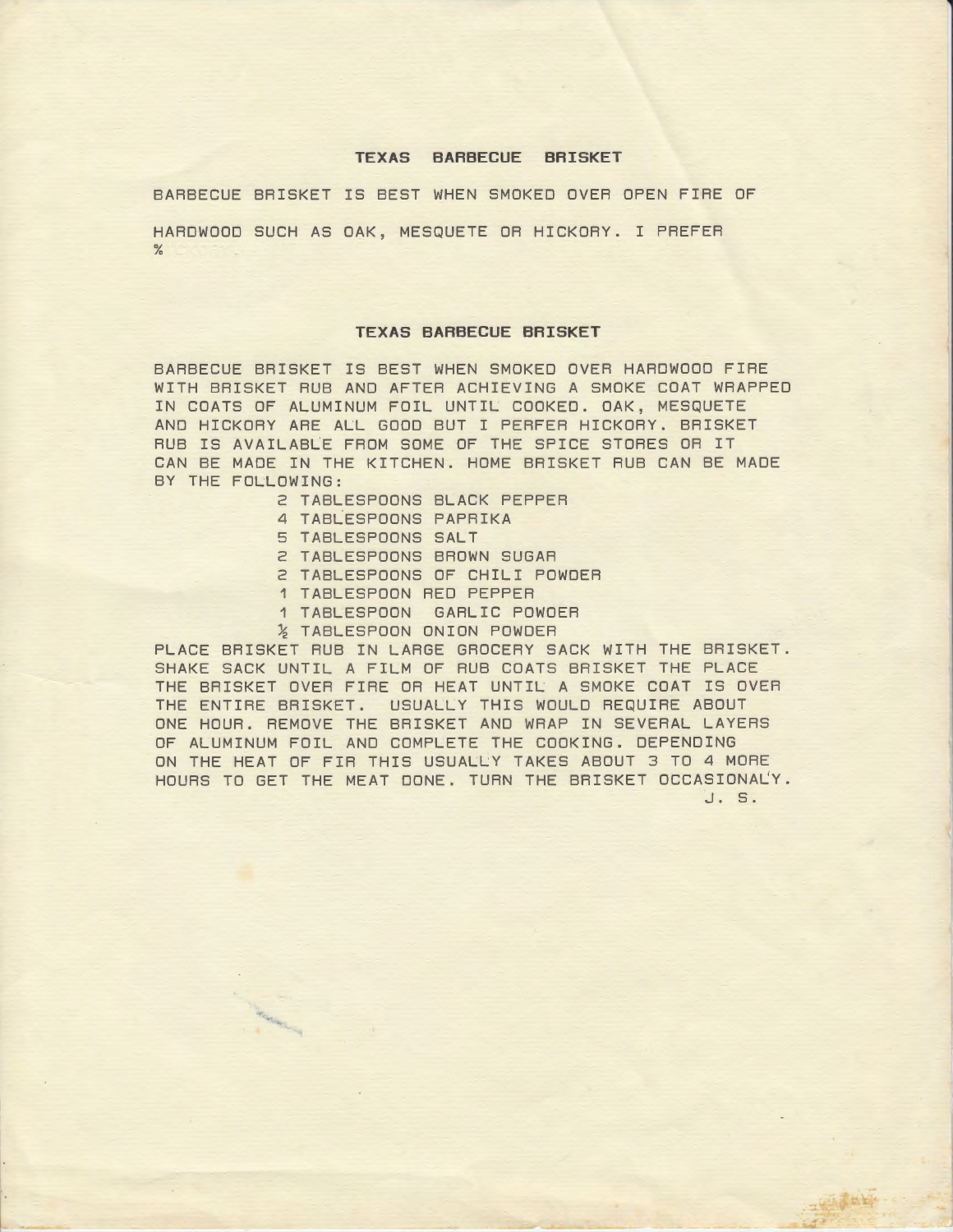POR VICTORIA - Pap add Paste. now?

FOR TROPICO - TERUNGUA 1990/1991 15th Place Terling MEAT  $(3)$ CLEAN BROTH- BOIL PORK IN (2) V. C.B. Chicken byoth (1) T. O.P. orion Powde C.B. CLEAN BOTTOM OF POTS (h) v. 40,000 Red Repper WITH SUCTION CUP. ( 12) & G.P. V Garlie Pouder  $(1)$  T. PAP  $\nu$  as ASTA  $38M.$   $$8$   $94$   $20NV.$ I HR AFTER  $1 - 331268 - NDA420$  $(-)$   $OIL\sqrt{2\pi\omega}$  $L/L$ HEAT YS-1/3-45- SAZON INNEN CHILI PASTE - I Y ANCHU  $(-)$  PANOLA LAST DUMP CED-CHILI PARE  $(1)$  PORK STEAK TOP HAT - WINE XIN COMINO DERO LAST.  $(2)$  C.B. - SWANSONS 14/2 Swansoie  $LIME - REND$   $KRO$  $H$ M  $2M+17CMN$ ŌP  $27$  $CP$  $2424$  $4CM$   $1$   $ReG$  $(I)$  b. G.P. Cravic CB  $\mathcal{L}$ (-) TOMATO SAUCE 802 Hunts MSalt  $CAY$   $1/2N$  $\sqrt{4}$  $8(12)$ TANS  $\gamma$  $(Y_2)$  x. B. S. Brown Sugar  $3/5 = 1.6$  $BJ$  $y_1x_0$  $Y_1$  $\sqrt{v}$  $B \cdot NP$   $12\nu$  $(I)$  T. O.P. onlian PAP  $27$ .  $37$  $16$  $CP$  $\mathcal{E}$  $\mathbf{1}$  $x^2$ OIL  $\overline{M}$ SALT SPOW DER & (1) V. 55,000 Red Repor (1) V. SALT - les NO Islane 25-40-75-20 20-40-20-20  $5.25 - 200 - 4.2v$  $(I)$  v.  $C.P.$ FINAL US T+CON. COMINO  $14 - 9$  1050-8.44  $(-)$  $(2)$  Y. M.S.G. SALT  $3.15 = 1095$  4.2m  $(-)$  HENT  $1/2860$  $(7)$  T. C.P. B. Dead lad  $4.2 - 1120$  4.2m  $(12)$ v, B.P./ W.P.  $21$  $(1)$  w. MIX ( PANALA  $M$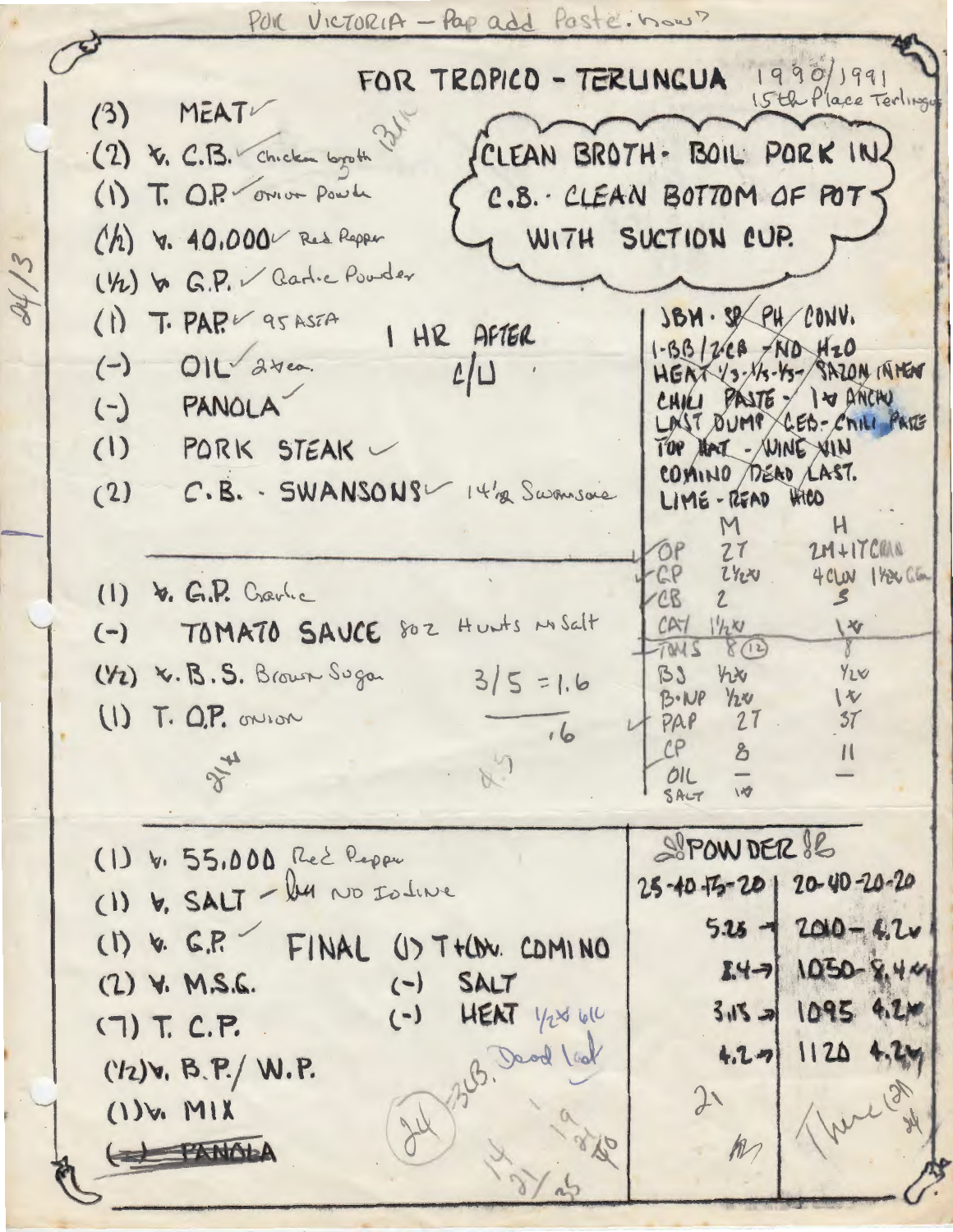Terlingua 94 Semi Finals<br>"The small LIST" **ANALYSIS REPORT NST** PREPARED BY CHECKED BY STRUCTURAL CALCULATIONS DATE 10-10-94 REVISED BY\_ MODEL DRAWING OR JOB TITLE 1995 TERLINGUA NOTES !!  $(2)$ **MEAT** WII DRAIN PANOLA (2 C.) UST DID COOK ON  $B.B.$  $(1)$ M.  $C. B$ PONDER STILL RAW. TO MUCH R v. MOCORMICS PAR  $\mathcal{U}$ v. 14 Bazic leve **95 ASTA** 1/25 Cel hear  $\left(1\right)$ 客. NB  $(2)$ Vz. Har  $(2 - 3)$ **JAPS** FSIMPLE BROTH #  $(-)$ PORK STEAM GR CHILIES, BAZIL, CELERY.  $(1/0)$  $BB / LB.$ BOIL ABOVE W/USCAN C.B. - COOL CAP JAP SAUCE  $\left( \begin{array}{c} \downarrow \\ \downarrow \end{array} \right)$ STRAIN ADD(ITCAN B.B. OZ.  $(B)$ T. SAVCE  $(1/2)$  $\mathbf{W}_n$  $0.5$ ADD E COOK (5) MIN. PRIOR TO **B.S.**  $(1/2)$  $x_{i}$  $\ddot{\mathbf{r}}$ ESTIMATED TENDER (原本) ? Nº 60 / BOLSA  $41031$ D. 33 M. 35 B. 165 P.  $\frac{d}{d}$  $(1/2)$ **XIO REAL** R.P.  $\partial$  $-20x$  GEB  $(1/2)$  $\mathbf{v}_i$ W.R. 3) W. PER de V.  $(1 - h)$  $G.R$ 七 天保 OREG  $('/6)$ K.  $B.P.$  $(y_4)$  $\forall$  $Rob1/28.$ L6 V MAX NO OIL IN MAX POLL CRISCO  $(1)$   $k$ . ÷ Nº4 IN 2 PARTS LATE  $M.S.G.$ We'  $\alpha$  $\lambda$  $G. R$  $1/2$  $(1/2)$  $(2)$   $V + N^2 = 3$ V. NS<sub>3</sub>  $O.P.$ a y  $(1)$   $\vee$ GEB  $(1/2)$  $M$ (BRIGHT)  $(1 + y_2)$ SALT  $\ell$  and that NMer GHIMAYO  $(1)$   $\infty$ W.R. RP-WP  $(1/a)$  $x_{i}$ **DARY JAPP**  $(1/2)$  XL R.P. Nº60  $2^{1}$  $(4)$ COMINO XV.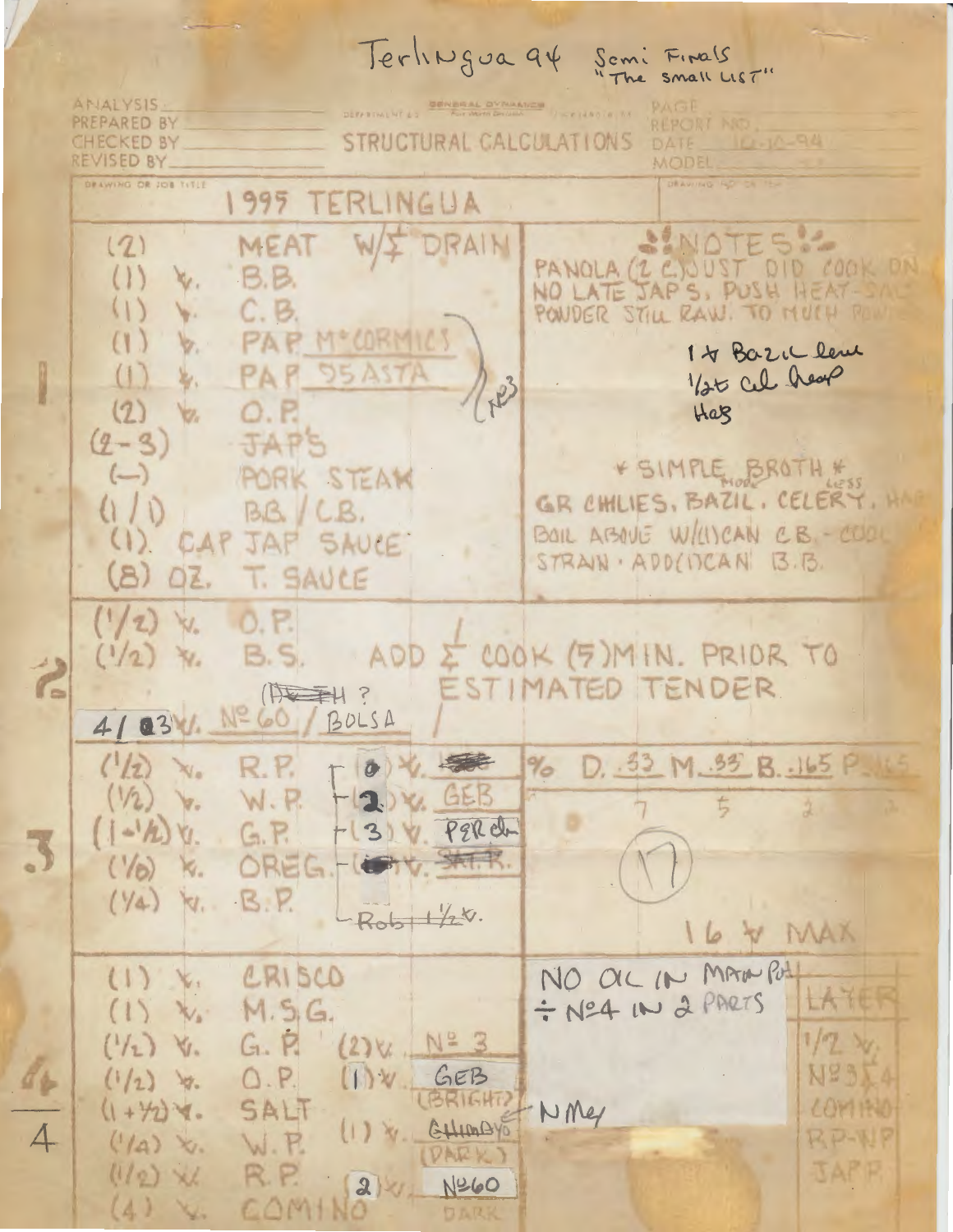## SAN ANTONIO COOKOFFS FOR 1994 BASED ON PRIOR YEARS

 $\overline{\cdot}$ 

| <b>DATE</b>                         | POD OR LOCATION STREET 28<br>INDEPENDENT COMTANT ON STREDUCE C ASSIGNED TO ME | <b>REFEREE</b>                            |
|-------------------------------------|-------------------------------------------------------------------------------|-------------------------------------------|
| <b>FEB. 19</b><br><b>MARCH 19</b>   | AL'AMO ANNUAL' COOKOFF                                                        | SHARON ROY<br><b>SMITH</b>                |
|                                     | MARCH 20 SEGUIN BENEFIT BY AVERN WAR BURTON SOFT                              |                                           |
| APRIL' 2                            | KERRVILLE EASTER COOKOFF                                                      | <b>SHARON ROY</b>                         |
| APRIL B                             | HERMAN SONS COOKOFF                                                           | <b>JOE &amp; SHARON</b>                   |
| APRIL 16                            | COUNTRY BUMPKIN, CASTORVILLE                                                  | SUE SITCHLER                              |
|                                     | APRIL 16 CASI LADIES STSTE, SEGUIN                                            |                                           |
|                                     | APRIL' 16 CLASSIC POD COOKOFF, SEGUIN, TX MEL' OR JOE                         |                                           |
| APRIL 30                            | AMERICAN L'EIGEON, BANDERA, TX. SHARON ROY<br>NANCE JO, CANYON LAKE           |                                           |
| <b>MAY 21</b>                       | DEL RIO WELFARE BOARD                                                         |                                           |
| <b>MAY 21</b>                       | PRASIFKA MEMORIAL, JOURDANTON                                                 | HAPPY HINNMAN                             |
| <b>MAY 28.</b>                      | AMERICAN L'EIGEDN, CONVERSE & JOE SMITH                                       |                                           |
| $-MAY$ 29                           | MIDNIGHT RODEO, SAN ANTONIO, TX                                               |                                           |
|                                     | MAY 28 MILL AMERICAN LEGION LOOMMERSET, TX                                    |                                           |
| JUNE 3 FRI                          | L'ACKLAND AIR FORCE BASE, L'ACKL'AND JOE SMITH                                |                                           |
| MAY 28                              | MOOSE L'ODGE, PEARSALL', TX<br>3 ANDRE L'ON 3, GANCULAROTS REC.               |                                           |
| JUNE MARTIN 18                      |                                                                               |                                           |
| <b>JUCY AND</b>                     |                                                                               |                                           |
| <b>AUGUST 477</b><br>SEPT 24        | FOL'KL'IFE FESTIVAL'                                                          |                                           |
| octer 1 Sem                         | COMAL COUNTY FAIR, NEW BRAUNSFELS<br>SALATRILLO CREEK FESTIVAL, CONVERSE      |                                           |
|                                     | <b>RIVERS CHAMPIONSHIP, SEGUIN</b>                                            |                                           |
|                                     | DRIP POD, DEL RIO                                                             |                                           |
|                                     | OFFIS- from the VFD, POPPS PL. PIPE CHEERS IN                                 |                                           |
|                                     | OCT SAN DELIGION ANIMAL DEFENSE, POPPS PL. PIPE CREEK                         |                                           |
|                                     | OCALLAS & CELEBRITY COOKOFF, HELOTES, TX                                      |                                           |
|                                     | MOCISICAL AND PIGS COOKOFF, SAN ANTONIO, TX.                                  |                                           |
| <b>SOCT 2 29 DUNK B.W. S CONCAN</b> |                                                                               |                                           |
|                                     | <b>LOCTLESORMETRIC CON CAN SOUTHERN FAMILY</b>                                |                                           |
|                                     | OCT. 29 AMERICAN LEGION, SOMMERSET, TX<br>你, 24                               |                                           |
| <b>NOV. 6</b>                       | <b>COUNTY FAIR, PL'EASANTON</b>                                               | No. of the Concession, Name of Street, or |
| <b>NOV. 12</b>                      | <b>加强调节</b><br>POP EXE CRYSTAL QUITY                                          |                                           |

Self-am orient tex rele for 1989 is 13.02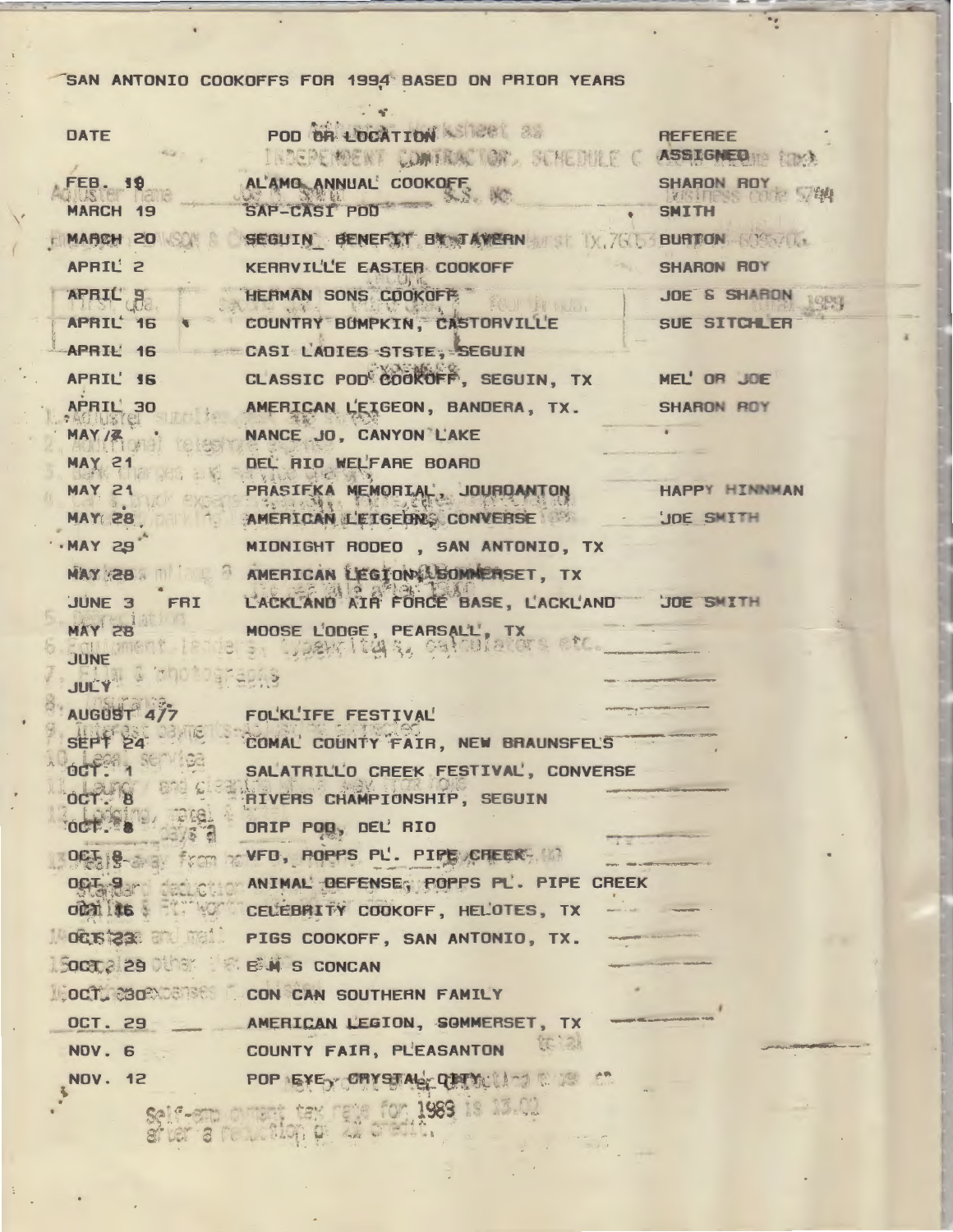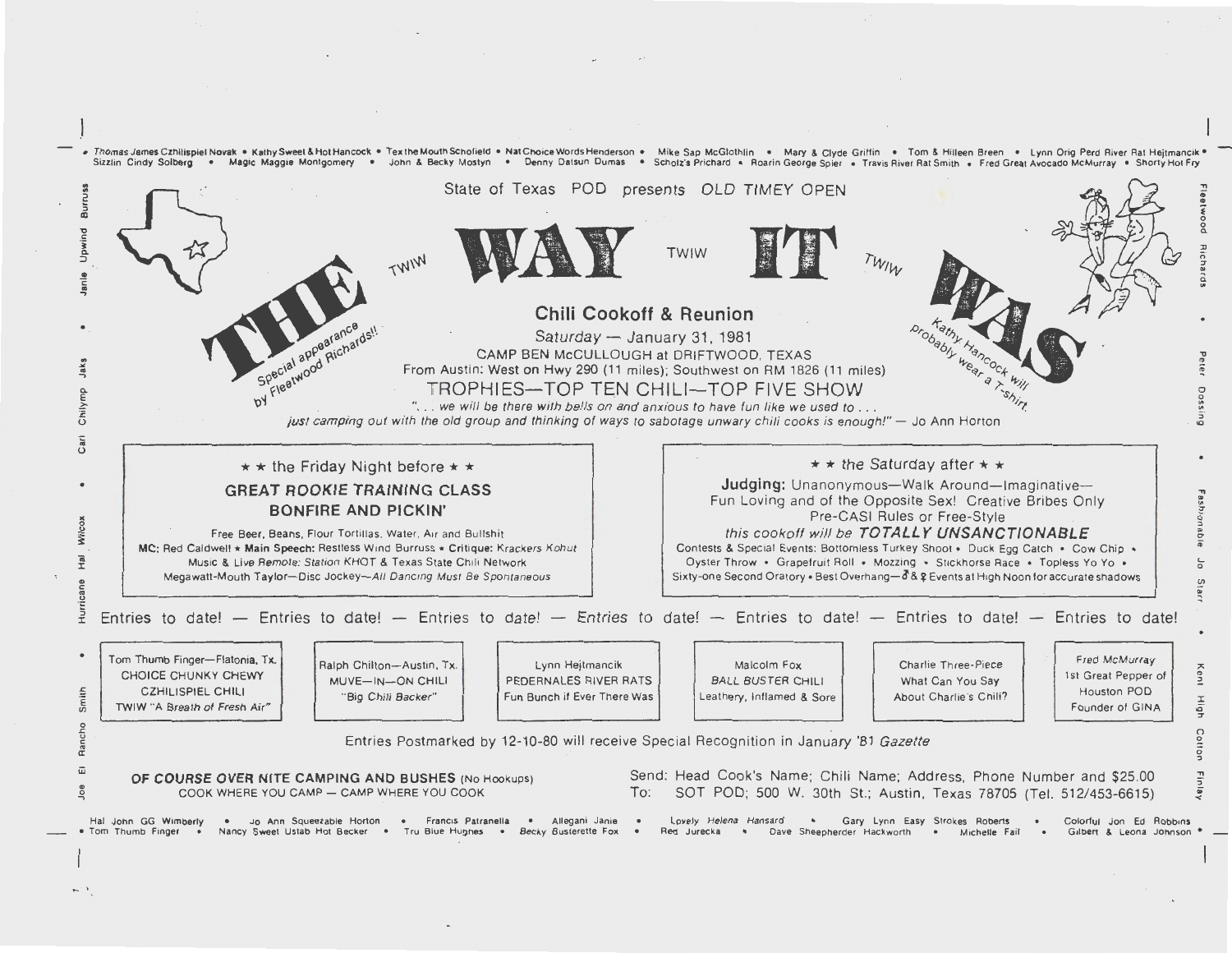## **JAKEMAN**

Leroy Henry Jakeman, age 76, passed away November 22, 1998. He was a loving father and grandfather, a Past Master of Texas Lodge 8, A.F.<br>& A.M., Member Chili Appr Soc Intl, Aum-Sat-Tat CT Inst, and USAF WWII. His daughter, Jackie and grandchildren Travis and Eva invite you to help honor our beloved during a Memorial Service December 6th, 4:00 to 6:00 P.M. at Vaughan's Funeral Home, 319 E. San Antonio St. In Boerne.

Vaugho 319 EAST SAN ANTONIO **BOERNE, TEXAS 78006-2051** 830-816-2011

# LEROY JAKEMAN MEMORIAL

It is an honor to say a few words at a memorial for Leroy Jakeman. I saw Leroy as an humble uncomplicated man, at peace with himself and not one who lived by the awond. Lenoy's heart was his fortune and he never saved it for himself. Lenoy lived in deeds and not in years. He once told me he will be repaid for any good deeds he passes out. Always with a postive attitude, Lenoy was honest with evenyone he met. What I leanned about Lenoy was that he sometimes had a poon memony but he tunned it into an asset always forgetting bad things about anyone. Lenoy was my fniend yestenday and I hope to meet him again tomonnow.

Joe Smith

Memorial at Vaughn Funeral Home Boenne, Tx.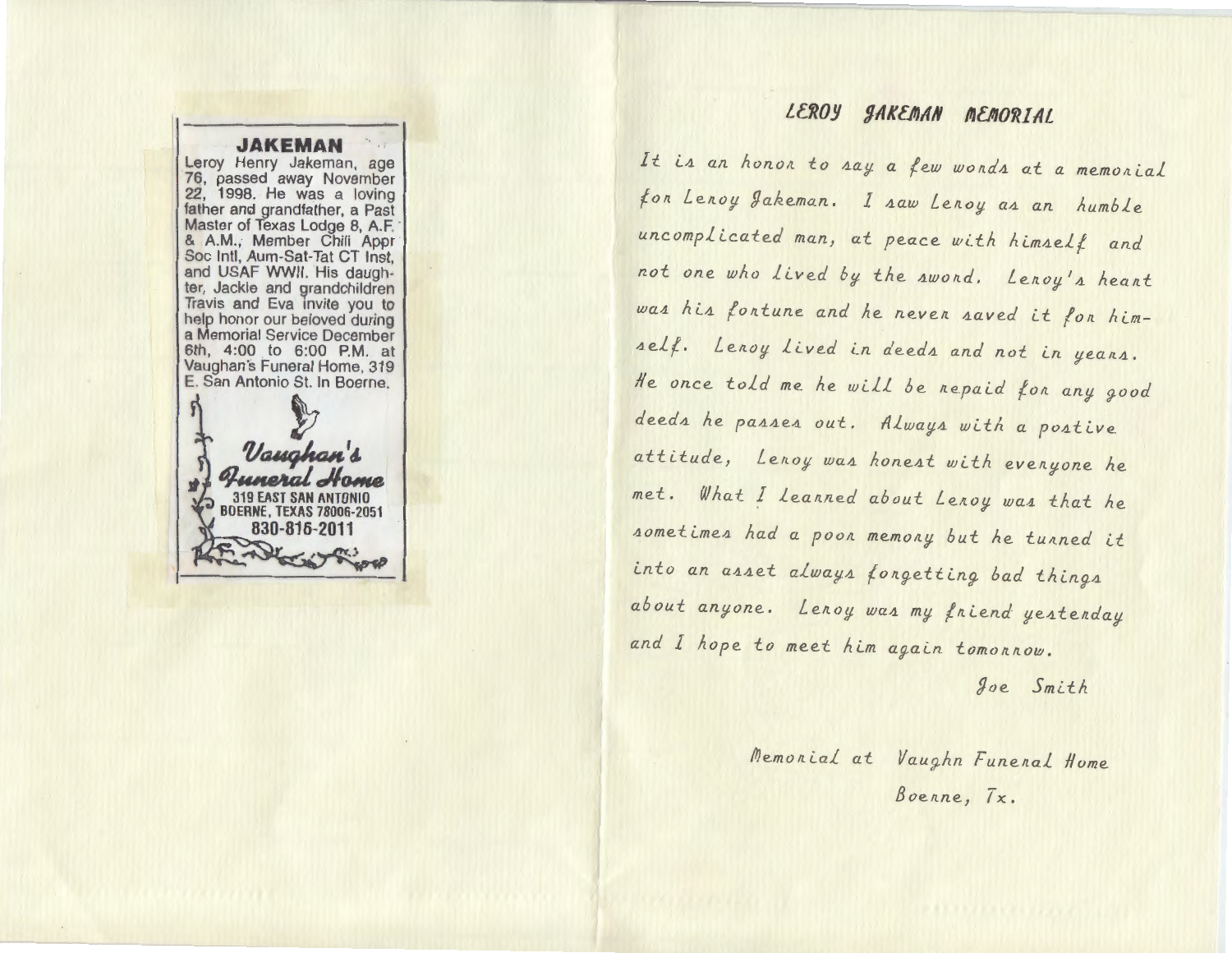# "BORDER **INTERNATIONAL OPEN"**  Chili Cookoff & Tortilla Toss

March 3, 1983 **NEWS** RELEASE: Immediately

Brackettville will have it's First Annual CASI rules Chili Cookoff at the 4th World Championship Tortilla Tossing Tournament on March 18th and 19th at the Civic Center during Frontier Fair activities.

All Chili will be cooked on site Saturday, March 19th from scratch. "Scratch," being defined as starting with raw meat. Regular commercial chili powder is permissible but complete commercial chili mixes are not. All chili will be cooked out in the open and with no beans, macaroni, rice, hominy or filler of any type. The head cook will prepare and cook chili in as sanitary a manner as possible and is subject to inspection by the judging committee. There will be Tropheys for the top 10 chilis and top 3 showmanship winners of the State Open Championship, "Border International Open," chili cookoff. 1st, 2nd, & 3rd, and 1st in showman-ship qualify to go to the original World Championship Cookoff at Terlingua. Dick Wright, Director, Frank X. Tolbert, Pablo Smith, Jim Red and Happy Shahan, CASI officials will be fulfilling your wildest expectation in presiding over this great event.

Tortilla tossing tournaments will be in full swing, both for accuracy and distance. There will be contests to see who can eat the most corn or. flour-tortillas in a given set time. For those lbrave enough to try you may enter the jalapeno eating contest or compete for cooking the largest-round eatable tortilla (cooked at home).

Miss Kinney County will be presiding over the '83 Frontier Fair.

Friday night will be chuck full of frivolities, a Dance Revue, baby contest and more.

Saturday festivities include a parade downtown at ll:am. A fiddlers contest, the Chili Cookoff and judging, square dancing, tortilla tossing. finals and the evening dance will be provided by VALENTINO and the Shahan Express Band.

There will be many concessions, food booths will have every type of food imaginable, there will be old time movies, games and exhibits.

Happy Shahan, President of the Brackettville Chamber of Commerce, challenges all Texas Chamber of Commerce Presidents to toss for the roving trophy held by Terry Fritz, Dallas Chamber. The winning Chamber may keep the trophy for one year. Defending the championship three consecutive years, the trophy will become the property of that Chamber of Commerce.

Come to the "First Border International Open," Chili Cookoff, bring the whole family, pick up a program, have fun, find out what is going on when at the Civic Center, in Brackettyille, Texas on March 18th and 19th.

For more information:

Tortillia Tossing Paul Shepperd, Chairman 512/563-2006, Brackettville Chili Cookoff: Dick Wright, CASI Director Dallas, 214/231-5455

Happy Shahan, President 512/563-2580, Brackettville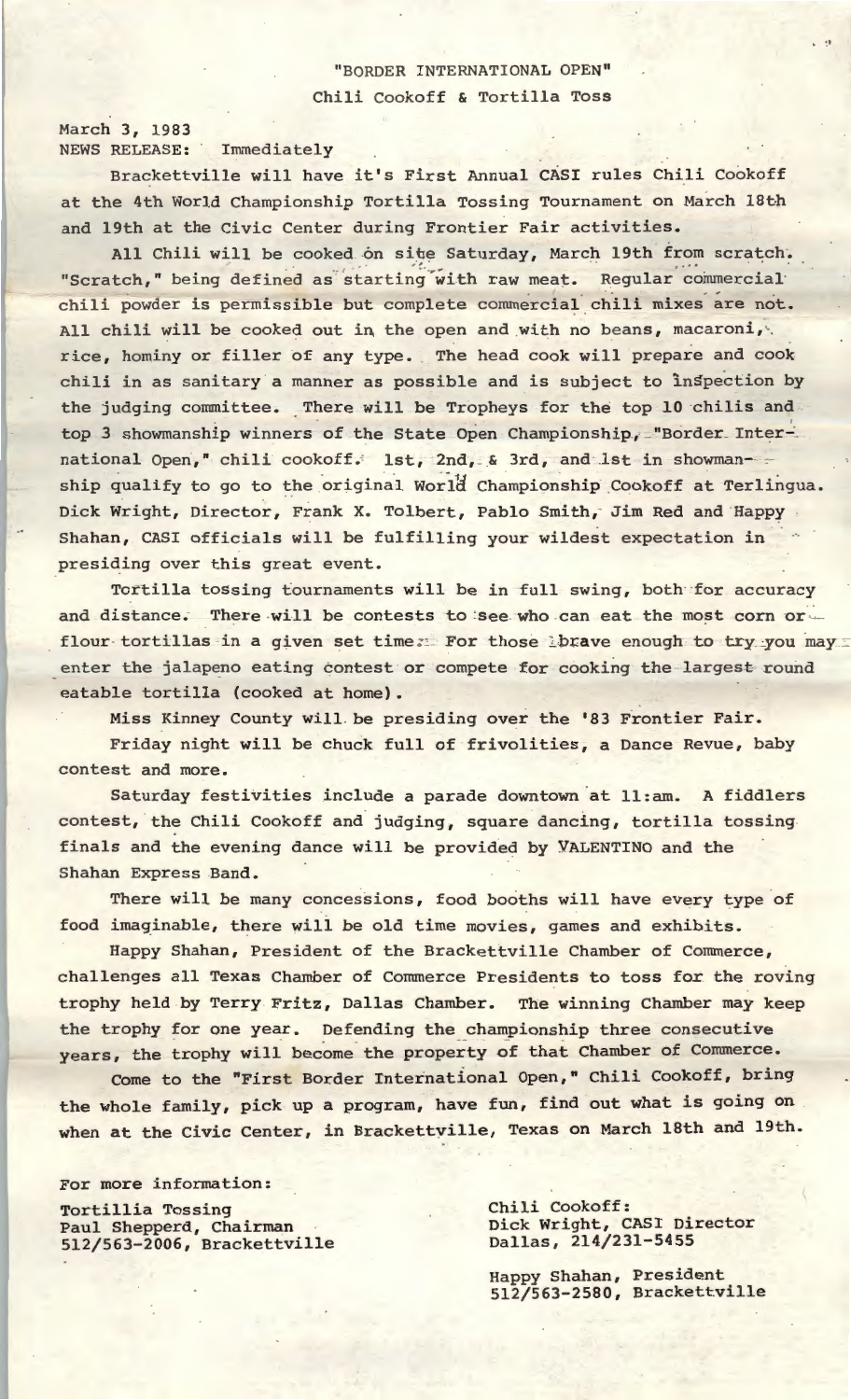| "THE FIRST BORDER INTERNATIONAL UPEN"                                                                           |  |  |  |
|-----------------------------------------------------------------------------------------------------------------|--|--|--|
| FRONTIER FAIR                                                                                                   |  |  |  |
| <b>MARCH 18 &amp; 19TH</b>                                                                                      |  |  |  |
| $-1983$<br>4TH WORLD CHAMPIONSHIP TORTILLA TOSSING TOURNAMENT                                                   |  |  |  |
| CASI RULES: CHILI COOKOFF (MARCH 19)                                                                            |  |  |  |
| TROPHIES: Top 10 CHILIS; Top 3 SHOWMANSHIP; QVERNIGHT CAMPING<br>(NO HOOKUPS)                                   |  |  |  |
| MAIL \$15,00 ENTRY FEE TO: CHAMBER OF COMMERCE, BX 332, BRACKETTVILLE,<br>TX 78832                              |  |  |  |
| TEAM NAME: Team Captain:                                                                                        |  |  |  |
|                                                                                                                 |  |  |  |
|                                                                                                                 |  |  |  |
| HEAD COOK:                                                                                                      |  |  |  |
|                                                                                                                 |  |  |  |
| STREET OR BX<br>CITY                                                                                            |  |  |  |
| <b>ADDRESS</b><br>ZIP                                                                                           |  |  |  |
|                                                                                                                 |  |  |  |
| PHONE $#$ RV?                                                                                                   |  |  |  |
| 1st, 2nd, 3rd, and 1st in showmanship qualify to go to the original<br>World Championship Cookoff at Terlingua. |  |  |  |

 $\sim$ 

 $\langle \cdot \rangle$ 

 $\epsilon$   $^{\prime\prime}$ 

 $\sim$ 

 $\sim$